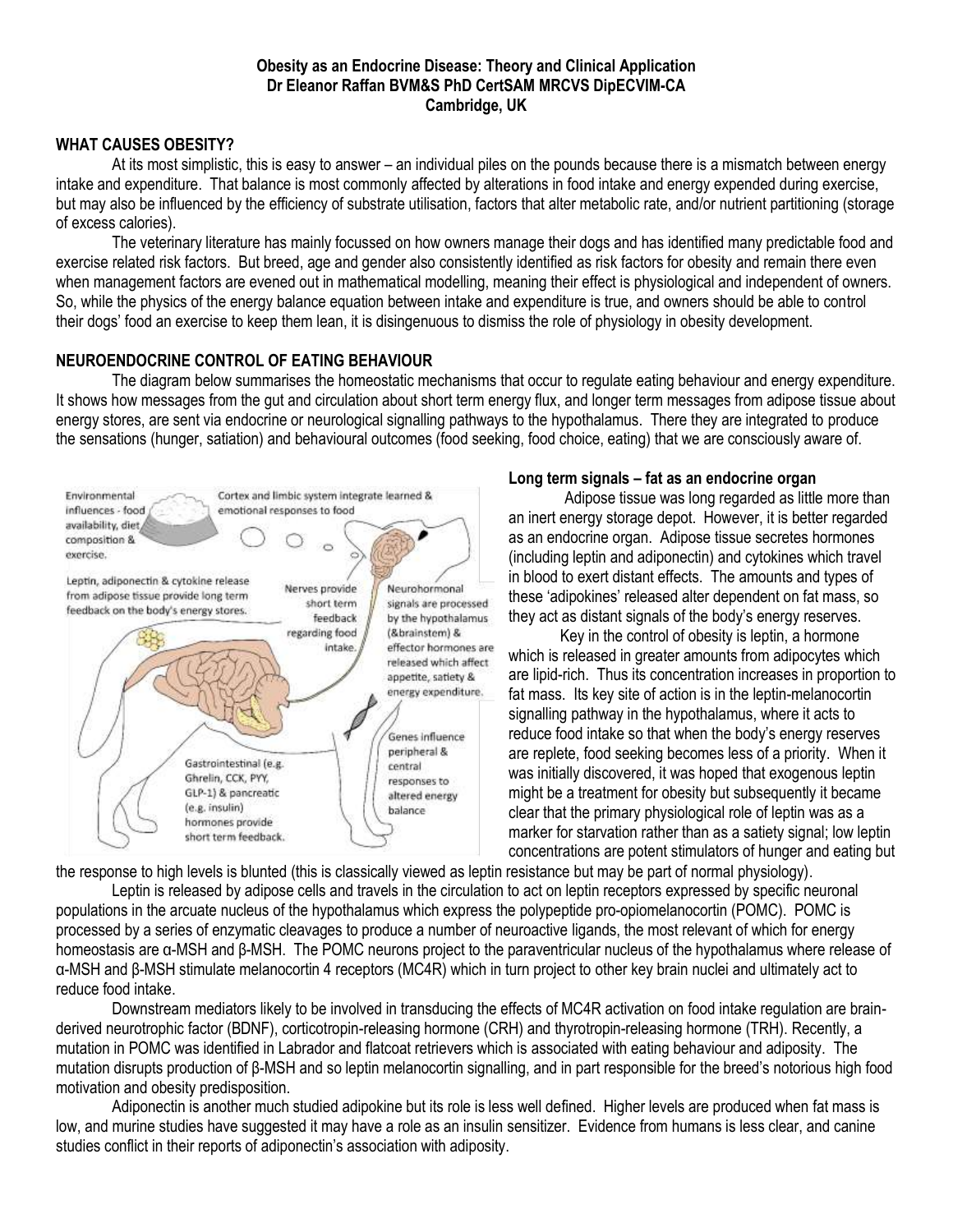Finally, inflammatory cells in adipose tissue have the potential to release both pro and anti-inflammatory cytokines. Their role will be discussed below.

## **Short term signals of satiety and energy balance**

Whilst leptin is the major regulator of background hunger, gut and pancreatic hormones modulate the body's response to short term fluxes in energy, controlling meal-to-meal eating behaviour. The key 'hunger hormone' is ghrehlin which increases to a maximum just before a meal then drops after feeding. In contrast, a number of other hormones (glucagon-like peptide 1, peptide YY, oxyntomodulin, CCK) are responsible for detecting nutrients in the gut lumen or after absorption in circulation and promote satiety. Each are produced in response to different stimuli and frequently act not just to modulate eating behaviour but also to orchestrate the metabolic response to food.

Once again, the leptin melanocortin axis is centrally important in modulating this response. The key orexigenic neuronal population those expressing agouti related peptide, AgRP, in the arcuate nucleus of the hypothalamus. Like the POMC neurons, they receive hormonal and metabolic cues about nutritional status; AgRP concentrations are high during fasting and drop rapidly after eating. AgRP acts as an inverse agonist at MC4R, effectively antagonising the effect of MSH and stimulating food intake.

## **PHYSIOLOGICAL SET POINT IS INFLUENCED BY THE EXTERNAL ENVIRONMENT**

Therefore, energy homeostasis is governed by leptin, gut peptides, other hormones including insulin, glucagon and thyroxine and metabolite levels. These act in concert to signal to the hypothalamus which integrates them and translates them into the behavioural outcomes which we observe as food seeking and eating. The central control of energy expenditure has been less well characterised, but it is likely that it is influenced by the leptin melanocortin axis and other pathways including sympathetic activation of brown fat depots, although the effect is subtle and the major homeostatic regulation of body weight is via the control of food intake.

There is a wealth of evidence that mammals regulate fat mass so that increases or reductions in adipose tissue mass activate responses that favor return to their original weight. Thus weight loss following caloric restriction is associated with reduced metabolic rate and increased appetite, and weight gain the opposite.

That might lead us to ask why (physiologically detrimental) obesity should develop. In reality, the core homeostatic drive exists alongside other relevant neurological inputs that superimpose themselves and drive the increased food intake that leads to weight gain. Cues related to food availability, taste and smell interact with hedonic pathways, integrating with inputs from past learning and memory and decision making centres. Evidence suggests that obtaining the pleasurable effects of food is a powerful motivating force that can override homeostatic satiety signals.

Thus ready availability and experience of highly palatable food is a powerful driver to increasing food intake beyond what is needed for maintenance of healthy body weight. This, alongside an increasingly sedentary lifestyle, is likely the key driver for the obesity epidemic seen in humans over the past 30 years. In dogs, it is likely that the same is true; reduced time spend outside (reducing the need for energy expenditure to maintain body heat) may also contribute.

### **NEW PLAYERS IN THE OBESITY GAME**

In recent years there has been a rapidly evolving and increasingly convincing literature suggesting role for the microbiome in the development of obesity. Obesity is associated with different profiles of gut microbiota, but the jury is still out on the strength and mechanism of any causal association.

Additionally, new players in the regulation of energy homeostasis have emerged and their importance debated. For instance, the hormone resistin was initially heralded as an adipokine responsible for driving obesity-associated insulin resistance but subsequent data has been contradictory and suggests its role in modifying energy homeostasis is more nuanced and minor. Recent advances in our understanding of the biology of GDF15, a protein released in response to cellular stress, has demonstrated a role in regulating food intake, energy expenditure and body weight. It seems likely GDF15 is in fact responsible for governing aversive responses to food in disease rather than a core homeostatic mechanism *per se*.

# **PATHOPHYSIOLOGY OF OBESITY**

Obesity is robustly associated with increased risk of many diseases in humans and companion animals. Attempting to identify a single inciting event at a molecular level is arguably unhelpful, but there are now multiple lines of evidence supporting what is known as the adipose expandability theory. In essence, it appears individuals have a limit to their ability to store fat healthily. Once that limit is met, lipid overspill and ectopic lipid accumulation in other tissues leads to insulin resistance and inflammation in multiple tissues.

**Insulin Resistance** Much of the research focus in the field has focussed on the development of insulin resistance and dyslipidaemia. That's largely because the constellation of hypertension, hyperglycaemia, increased visceral fat, and dyslipidaemia (commonly referred to as Metabolic Syndrome) which are commonly seen in obese people are major risk factors for heart disease, stroke and type II diabetes. In companion animals, obesity associated insulin resistance is a major clinical problem in horses (laminitis, equine metabolic syndrome) and cats (diabetes, hepatic lipidosis) and is also recognised in dogs (in which obesity related metabolic dysfunction is recognised in a subset of overweight dogs).